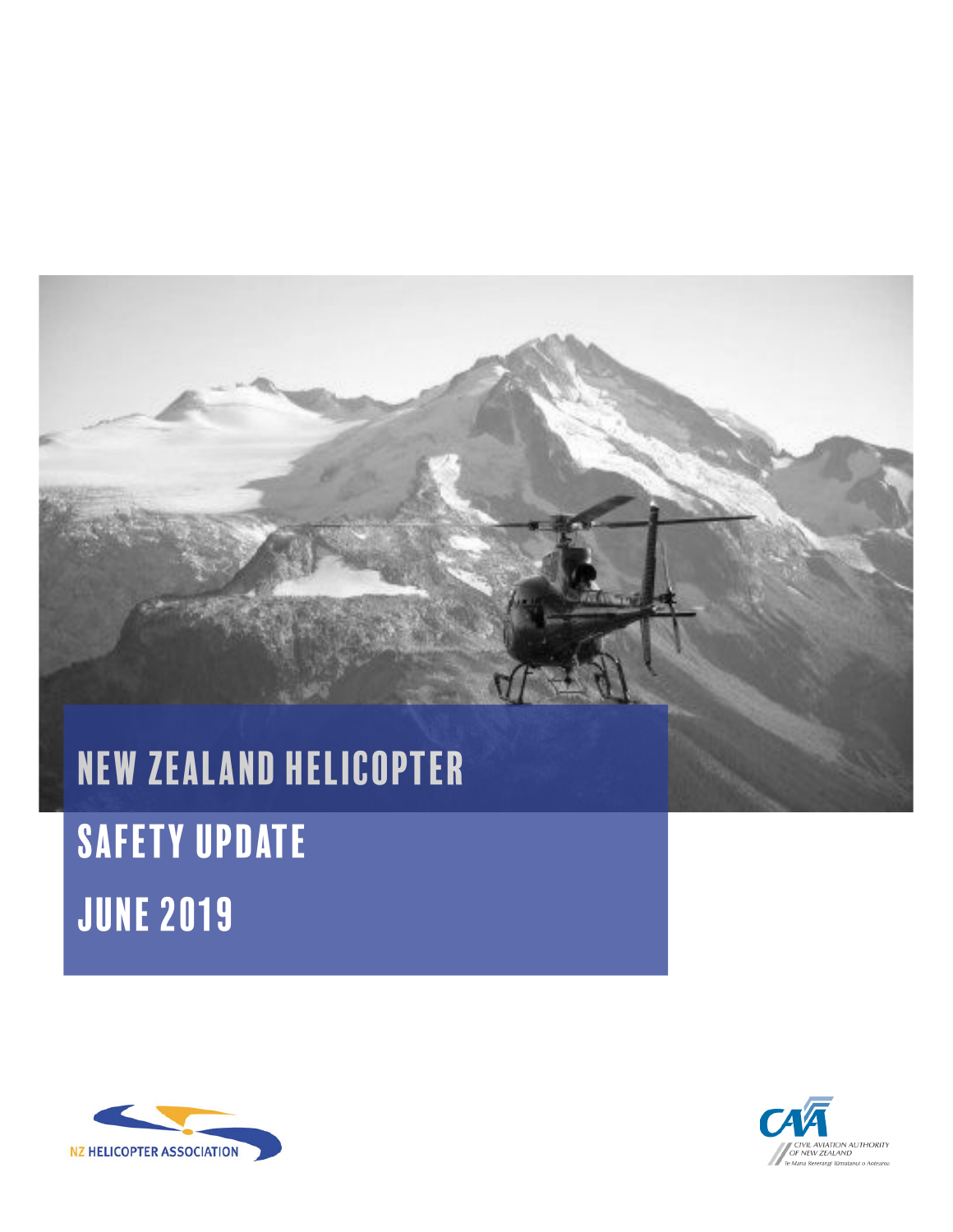# introduction

This is a further update on activity and safety performance in the helicopter sector, with activity and accident rate information current to March 2019. The report includes details of accidents and incidents for the purpose of raising awareness about risks and sharing lessons amongst the sector. If you have questions or comments about the information then please contact me at [Joe.Dewar@caa.govt.nz.](mailto:Joe.Dewar%40caa.govt.nz?subject=)



# sector activity

The series of charts that follow show the total estimated annual flight hours by operation type. The data show that air transport and agricultural activity has increased in the last few years, while training and private activity has shown the opposite trend.



### Other Commercial Hours





Training Hours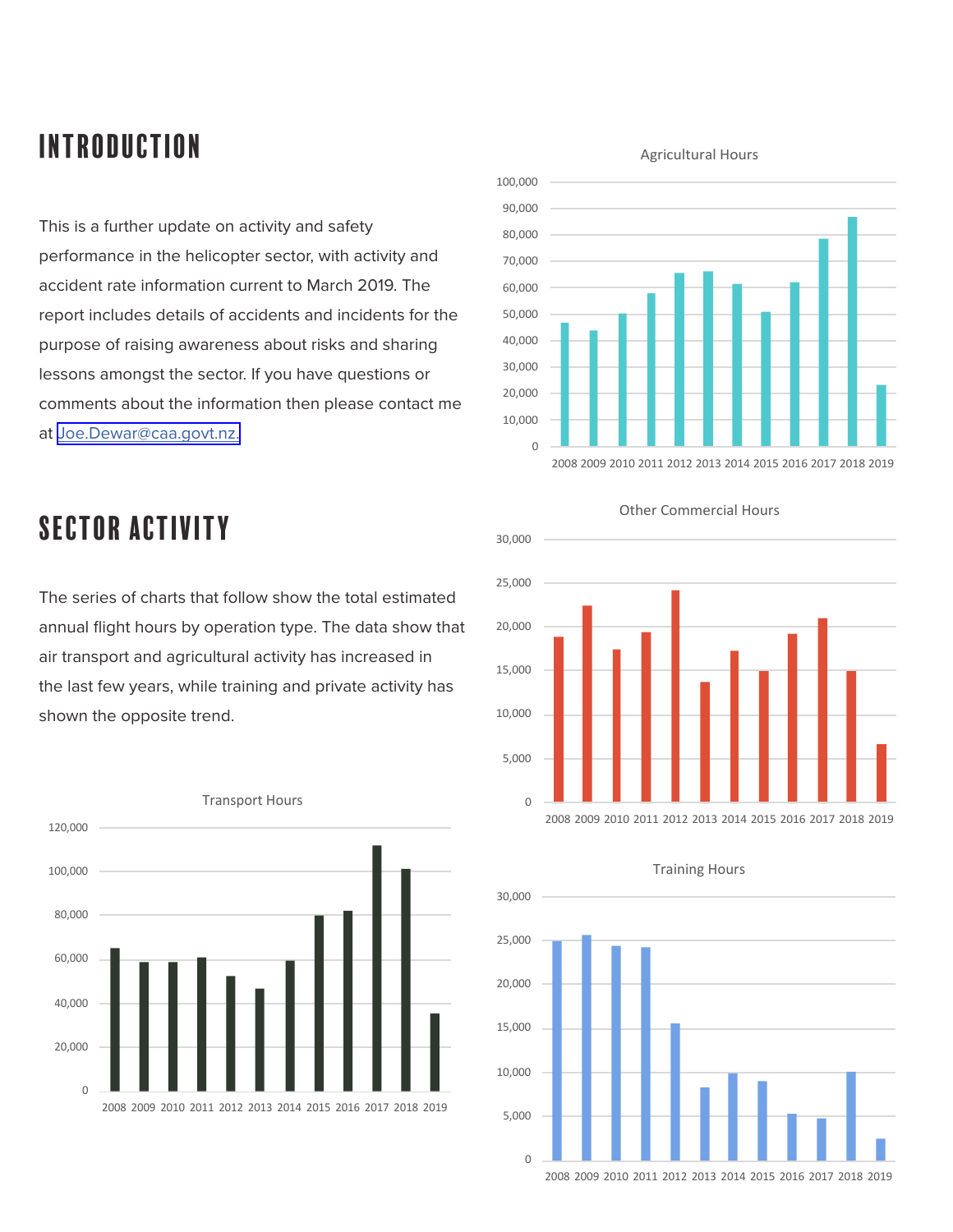

# helicopter Accident Rates

The overall 3-yearly rate of helicopter accidents per 100,000 hours, which includes all operation types, is 6.44 while the fatal rate is 1.10. As the following charts illustrate the air transport and agricultural sectors have seen a sustained downward trend in their rates, and this has recently been the case for training operations as well. Excluding private operations, the other commercial rate is the highest with a current 3-yearly rate of 24.77 per 100,000 hours.







Agricultural Accidents 3-Yearly Accidents per 100,000 **Hours** 



Other Commercial 3-Yearly Accidents per 100,000 Hours



### Air Transport 3-Yearly Accidents per 100,000 Hours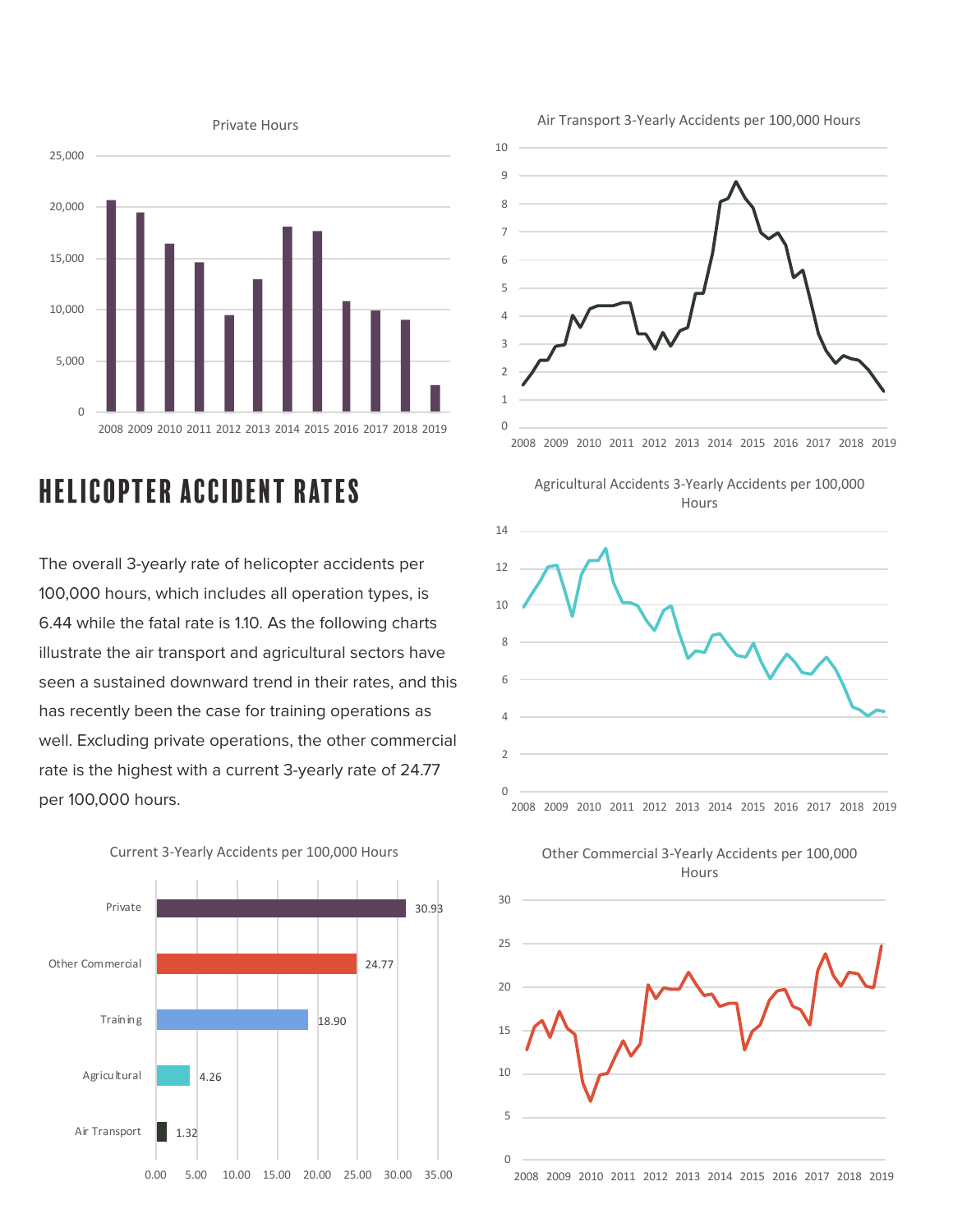



Private 3-Yearly Accidents per 100,000 Hours

## accident details

In 2019 to date there have been 8 helicopter accidents. 1 was on an air ambulance operation, another on a private operation, 2 on agricultural operations (both wirestrikes), and 4 on other commercial operations. Accident briefs for each are provided below.



The helicopter hit power lines and crashed while spraying. During the last load of the job and while searching for broom to spray, the aircraft contacted high voltage power lines. The aircraft rotors cut through the power lines, rendering the helicopter uncontrollable, and it subsequently impacted the ground. The pilot indicated that although he was aware of the power lines, he lost situational awareness while focused on the search for pockets of broom.



It was reported that the New Zealand - registered helicopter attempted to take off while still strapped to the deck of a boat by one line. The aircraft was unable to climb and rolled back onto the deck.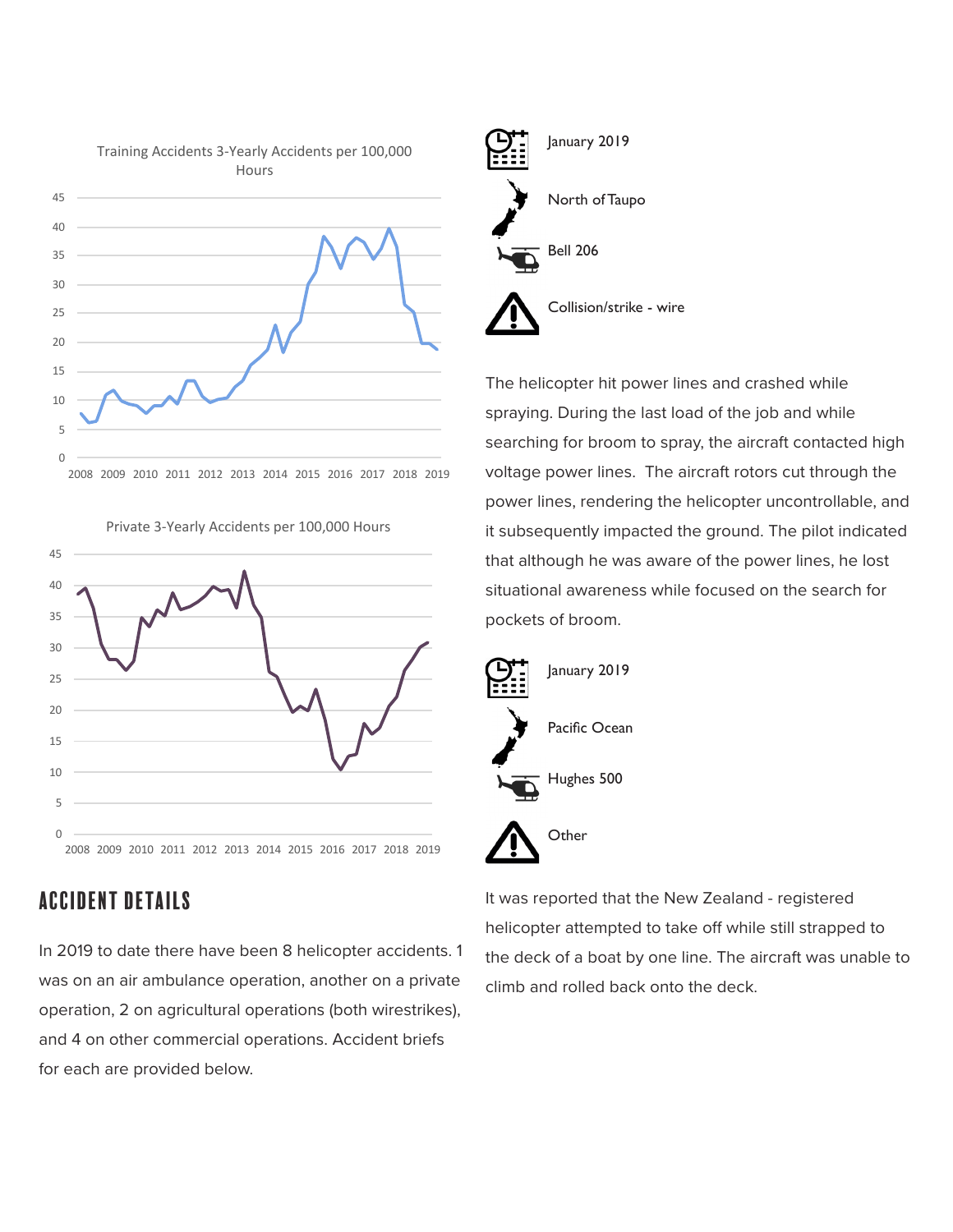

The helicopter was engaged in fire-fighting duties when the pilot noticed a sudden yaw to the left followed by another to the right. This was followed by a sudden pitch up. The pilot immediately jettisoned the monsoon bucket. The pilot found he had little directional control but was able to control the rate of descent down to the ground. He received an injury to one of his ankles during the ensuing accident and was taken to hospital. The helicopter suffered major damage and its tail section was severed off. The TAIC are investigating the accident.



At the end of a day undertaking DoC Track work, a ground crew member sustained fracture injuries during the loading of a bucket of gravel onto the back of a truck.



While conducting a ridge top landing the pilot noticed a momentary shake in the cyclic. Subsequent inspection identified that the main rotor had contacted the tail boom and sustained some puncture and delamination damage. The operator identified that using increased aft cyclic on the sloping ground at the site may have contributed.



The pilot was conducting aerial spraying work when the helicopter struck an electric fence wire while completing the third load of the job. The pilot was aware of the location of the wire and had avoided it during the other spray runs and on previous work on the block. He managed to execute an emergency landing, however the helicopter suffered extensive damage to the front canopy, a rotor blade and during the ensuing heavy landing.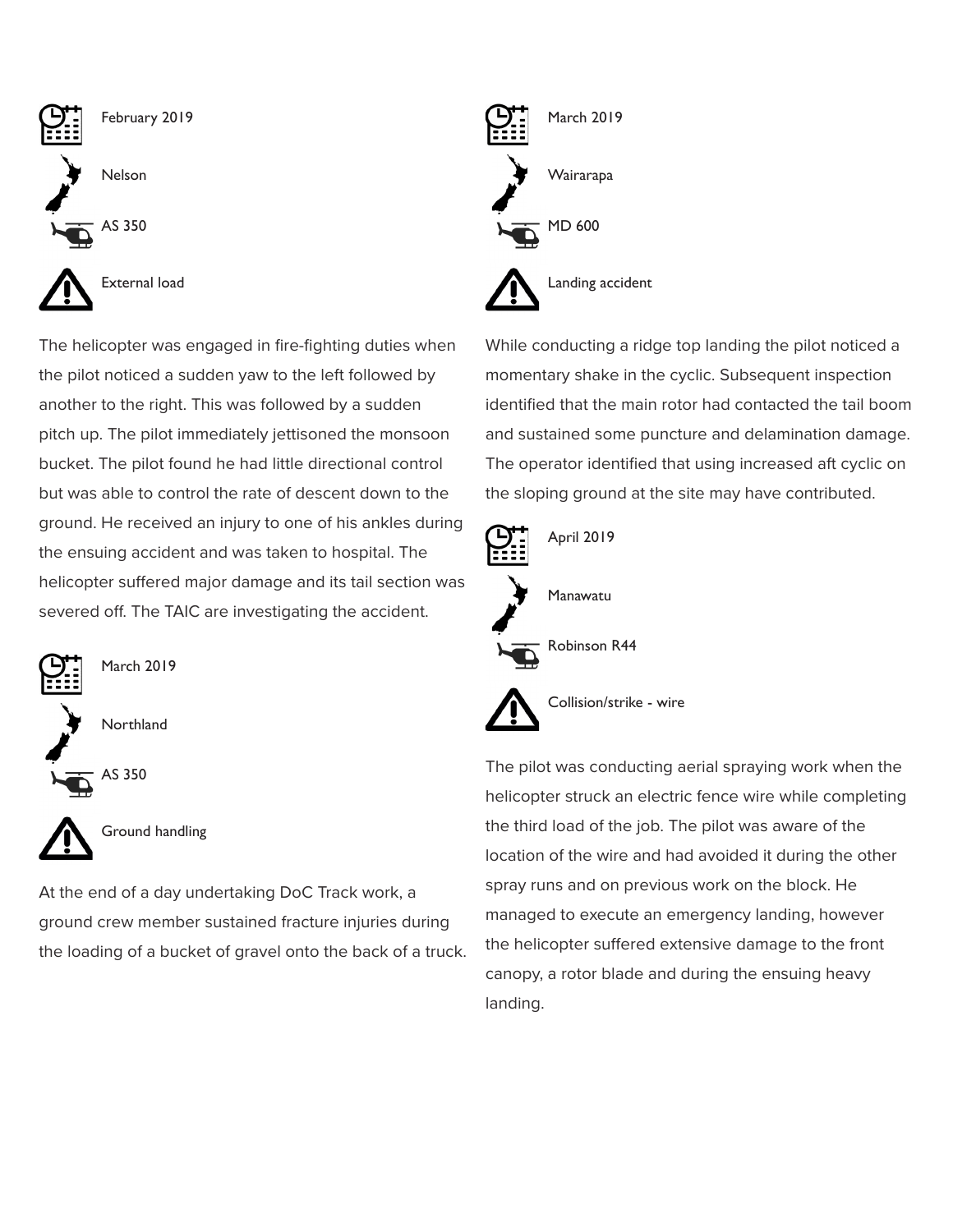

The helicopter was on an air ambulance flight to the Auckland Islands with 3 crew on board when it was reported missing. The 3 crew were subsequently rescued with some minor injuries. The TAIC are investigating the accident.



Take off accident

The pilot forgot to uncouple the foot pedals before the take off. Once the helicopter became airborne it immediately began to spin. The pilot dropped the collective and a skid partially collapsed on contact with the ground.

# 2019 incident reports

In 2019 to date a total of 45 incident reports have been received. Since we launched these safety updates and developed the CA005 for Helicopter and Agricultural Operations, incident reporting has increased year on year. It is hugely encouraging to see. When you consider that in the year to June 2013, 12 helicopter incident

reports were submitted, you start to see how far many operators in the sector have progressed in terms of safety and reporting culture.



Door opening in flight

During an air transport operation, passengers were briefed and loaded by the pilot. A walk around was made with the passengers seated before take off. During approach to the destination point the front passenger's door opened 2-3 inches. The passenger closed the door correctly and a landing was made without incident. In their report the pilot noted that they may have overlooked that the latch and horizontal pin was in but the vertical pin was not. The horizontal pin then vibrated forward during flight eventually unlatching the door.



The pilot lifted off with the fuel tanker hose still attached to the helicopter. The pilot lifted off with the fuel tanker hose still attached to the helicopter. The pilot was distracted by the change in weather and the consequent considerations around picking up the next group of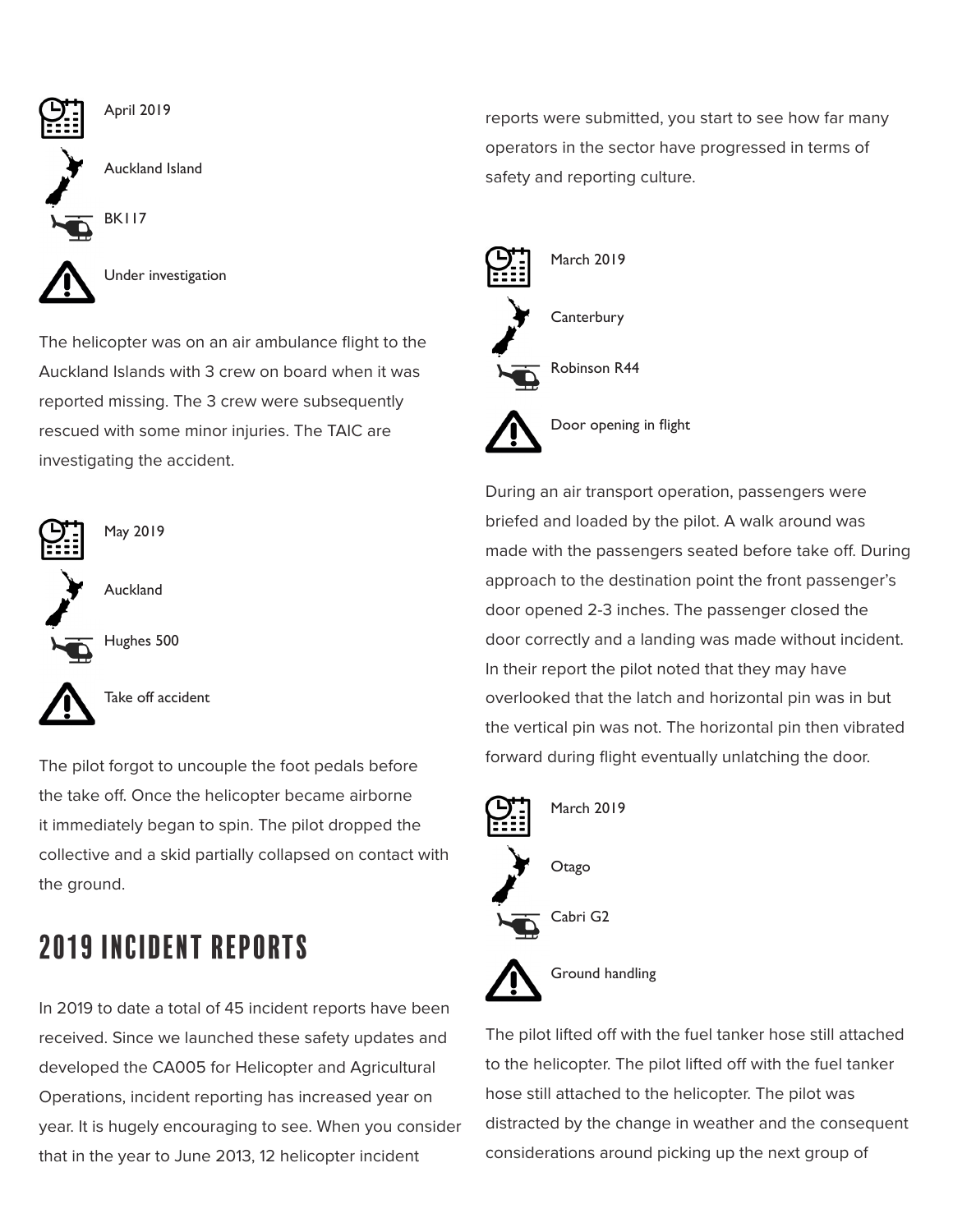clients. As a result, the pilot lifted into a four foot hover before realising the hose was still attached. The pilot landed without further incident. A review of the current refuelling SOP has been carried out and subsequently updated.



January 2019

Central North Island





External load

After completion of flying a concreting operation, it was reported to the pilot by the customer that a piece of concrete laying equipment had fallen out of a purpose built flying box while being flown from concrete site to base area. The flying box belonged to customer and had been loaded and hooked on by the customer.



February 2019

Rotorua





External load

The operator reported that they were survey flying at low level with an under slung magnetic loop. The target altitude of the magnetic loop was to be 35m above ground level. They reported that as they approached the eastern side of a range the loop struck the top of a Rimu tree resulting in damage to the loop on the front left side. An assessment of the loop inflight was conducted and a decision was made to return to the landing site for repairs.



Pasenger/cargo related incident

At the conclusion of a scenic flight, the front passenger misjudged their exit and fell out of the helicopter. Ground crew was in the right position to arrest the fall and no injury was sustained by either party. The helicopter was shut down at the time.



During lift off the rotor wash opened the lid of a nearby wheelie bin and sucked out the plastic bin liner into the air. The bin had been placed with the opening away from the machine against the side of a hut. To prevent reoccurrence the bin was subsequently removed from the operational area.

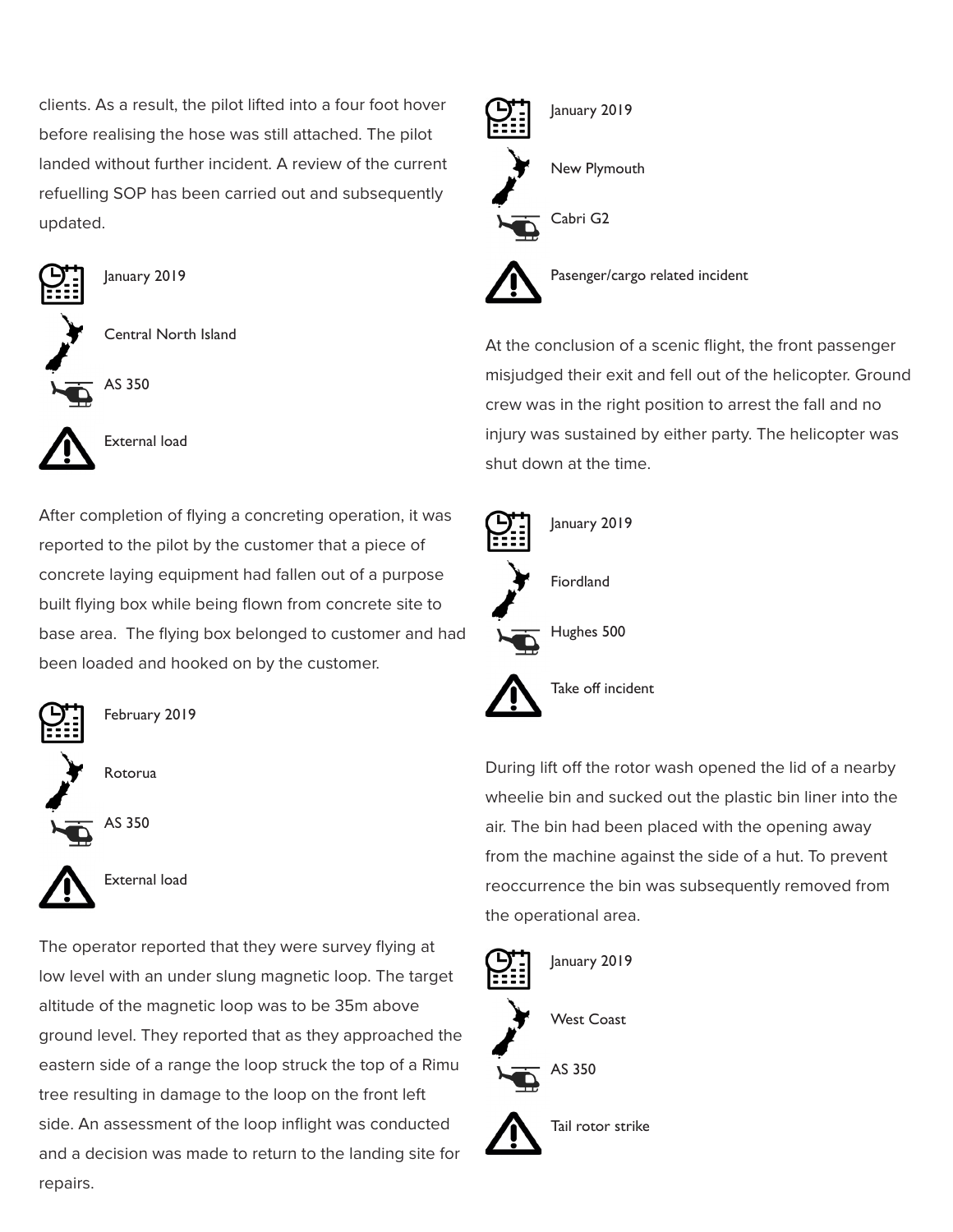While landing at the heliport, the tail rotor of the helicopter made contact with the uppermost fronds of a cabbage tree on the heliport's southern perimeter. Due to some miscommunication and absence of other cues to the pilot, the aircraft continued to be flown throughout the day. There was no indication of issues. The tail rotor and tail rotor gearbox were removed for inspections with spare replacement units installed and aircraft returned to service thereafter.



March 2019

Central North Island

Hughes 500



External load

On the last load sowing seed while the pilot was following the fence line, he did not allow enough height to clear some poplar trees, and the bucket collided with the top of one of the trees. The helicopter was landing back at the loading site from an inspection of the bucket. Apart from a few twigs around the bottom of the bucket, there was no damage sustained.

The operator's investigation determined that a key cause of the incident was pilot distraction. There had been a sequence of events preceding the event which led to this, including the helicopter being returned from maintenance with a hot mic being constantly active, and the pilot's headset jack failing (leading to no comms with ground crew).

Furthermore there had also been some minor bucket issues on the previous job, and there was not enough product to complete the job the pilot was working on. The farm manager had advised the pilot to go ahead with the product provided. The manager also called not long

after to advise the pilot to change the spreading rate to allow the product to cover the area required. During this time the light bar in the helicopter failed resulting in the pilot not being able to see what lines he had previously taken. These factors set the conditions for the distraction and loss of situational awareness that led to the incident.



The pilot was carrying out a power-on landing at a remote site to unload 4 DoC workers. The 4 crew were out of the machine and were unloading gear from the luggage compartment when, due to the change of weight and CoG, one skid slipped off an unseen rock. This required the pilot to execute a quick lift off to stabilise the helicopter, before resettling the aircraft so the crew could continue unloading. The operator's report noted that incidents of this type were an important consideration when carrying out drop offs and pick ups at remote landing sites.



Ground handling

During refuelling, with the engine running and the flight controls unattended, a dog owned by one of the team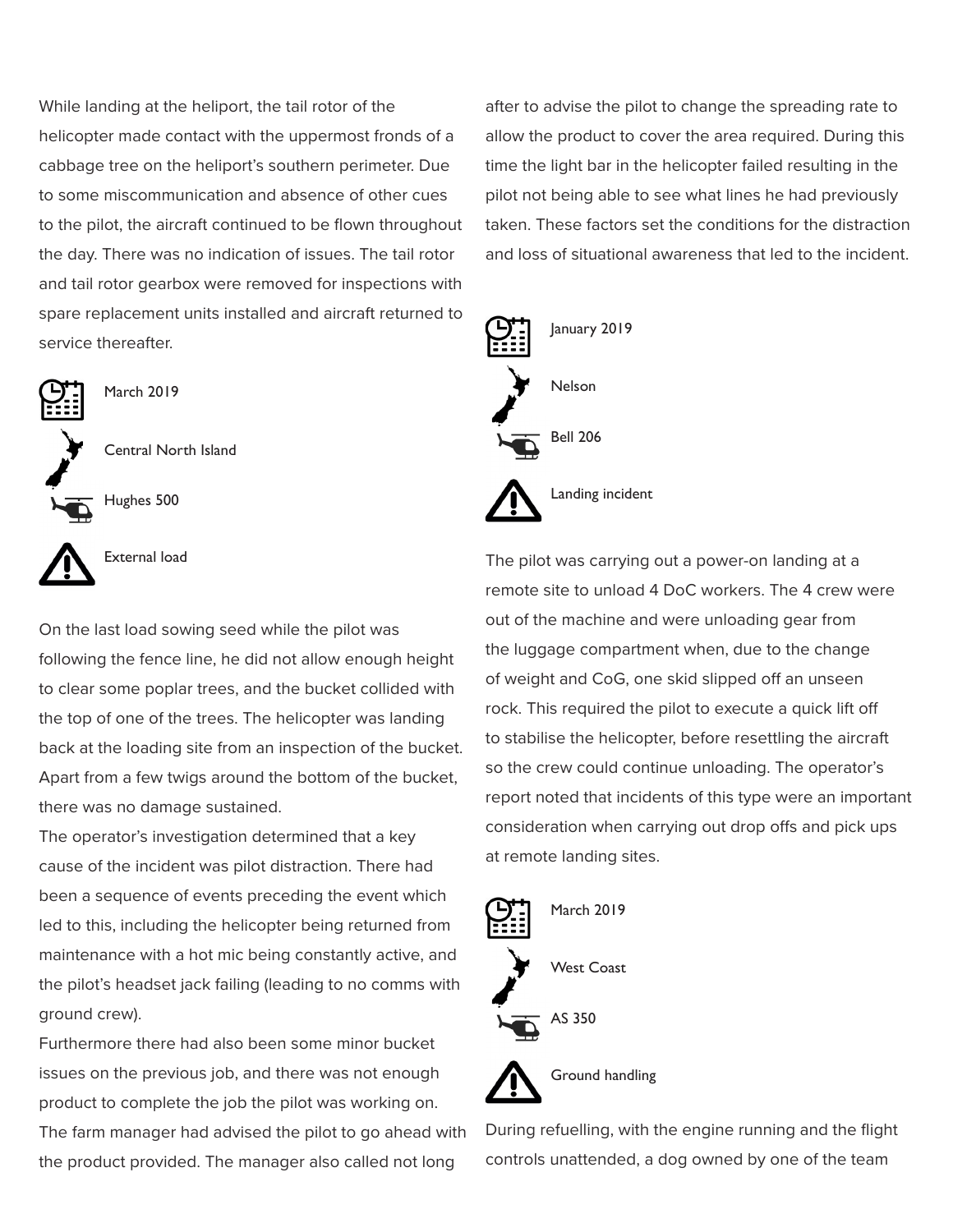members jumped inside the helicopter and landed on the fuel control lever pushing it to flight idle. The sudden noise change alerted the staff member conducting the refuel (a commercial pilot) who entered the cabin and moved the fuel control lever back to ground idle.



March 2019

West Coast

AS 350



Passenger/cargo related

This incident involved a passenger unlatching the collective lever while the aircraft was at ground idle. The pilot had vacated the pilot seat to attend to the LHS short aft door opening. The collective lock was secure with collective friction on. The first PAX was loaded into the front seat as was two other PAX into the rear seats. A second PAX was then loaded into the second front seat, at which time the PIC believes the first front seat PAX assumed that only one person would be in the front dual place seat so attempted to move across into the pilot seat. It is likely the first person's seatbelt was not yet done up. When the pilot saw this happening, he immediately ran around to the pilot seat. While the passenger was attempting to move across she used the collective as a handle causing the collective lock to release. The pilot was able to get to the collective/ controls before she moved back to her seat ensuring the situation was brought to an end.



During agricultural fertiliser operations the pilot took off on the final load, with a bucket carrying 500kg of urea. As the pilot went through translation, approximately 20 - 30 feet agl, an upwards surge was felt, with a subsequent loud bang and tug down on the collective. The pilot took the pressure off the collective, looked in the mirror and saw that the bucket was no longer attached, with the hook dangling on its own cable. The pilot returned to land, keeping the hook in view at all times using the mirror. On shut down the pilot also found a 40cm rip in the belly cover caused by the hook cable being pulled during the incident. Upon further investigation it was found that the cargo hook universal joint had failed. Corrosion and fatigue cracking originating from around the bush on one side of the joint assembly has caused one side of the joint assembly to fail. The other side failed under the increased load. The maintenance provider has replaced the universal joint assembly and a 12 month NDT inspection has been implemented.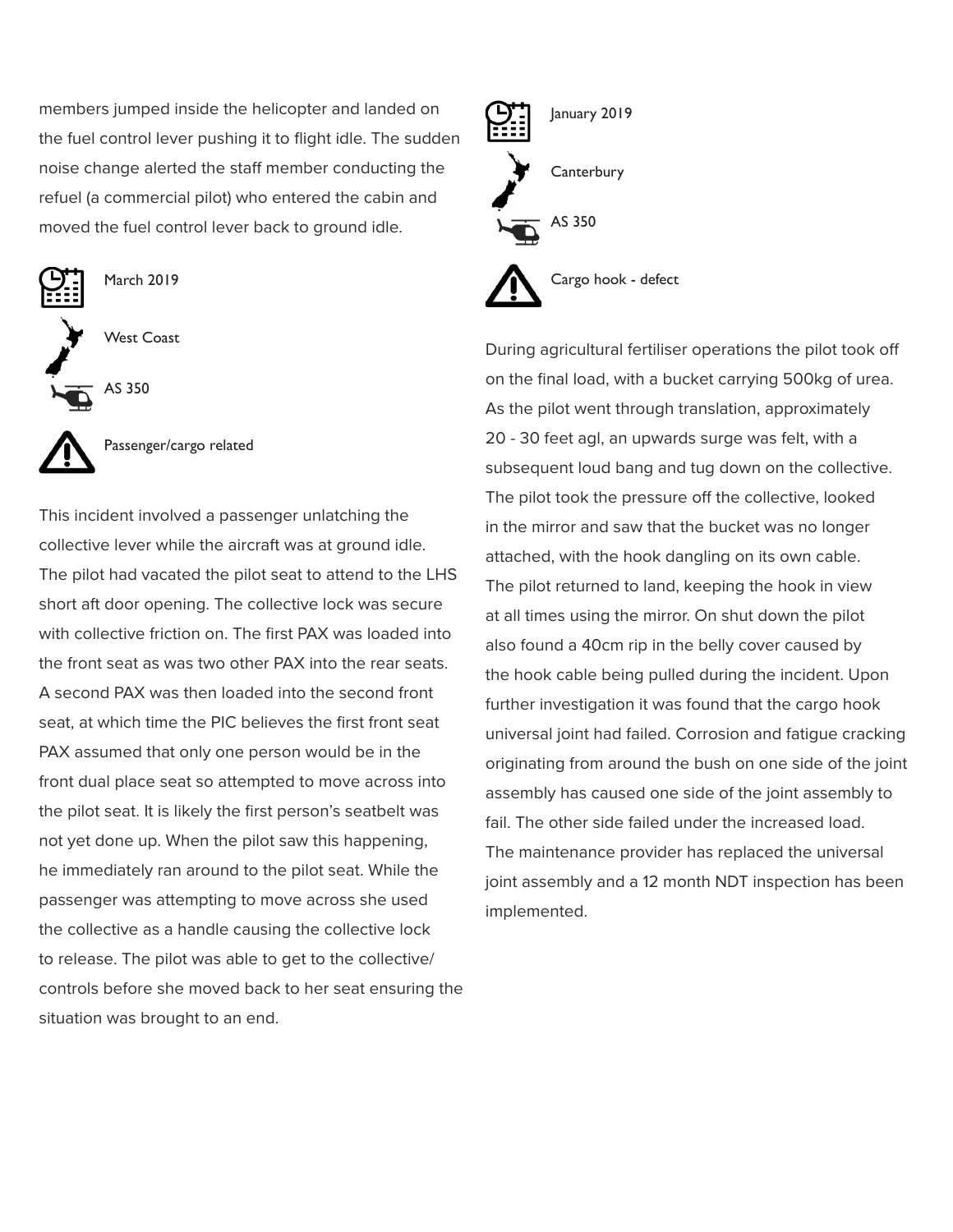

On exit from a filling pond with fire bucket attached, the bucket contacted a bank and cracked two welds on the frame. The operator's report identified that the cause was that the pilot was not monitoring the load on the climb out, and instead was focused on their instruments.



The helicopter was performing DoC work in the National Lakes National Park. On lift off with an underslung load, the fadge failed and the strops broke. The operator identified the DoC ground crew's external load training and experience as a causal factor, and determined to ensure that trained personnel are used in future external load operations, with operator oversight of training when the helicopter company's ground crew are not present.



March 2019

Nelson



Hughes 500



External load

On external load operations approximately 1 NM flying down the valley in the cruise, the net load detached from the lifting strop and fell to the valley floor. The strop was still connected to the remote hook. Inspection determined that the strop was not choked correctly to the net and pulled through, releasing the load. The primary cause was determined to be the incorrect stropping technique of the net load by an untrained 3rd-party customer. The operator undertook to ensure that client ground crews were trained in external load operations.

# 2019 incident reports by TYpe

The chart below shows the total number of helicopter incident reports received in 2019 to date by incident type. The top 3 incident types have been doors opening in flight, ground handling, and external load incidents.



### 2019 incident Reports (to June) by Type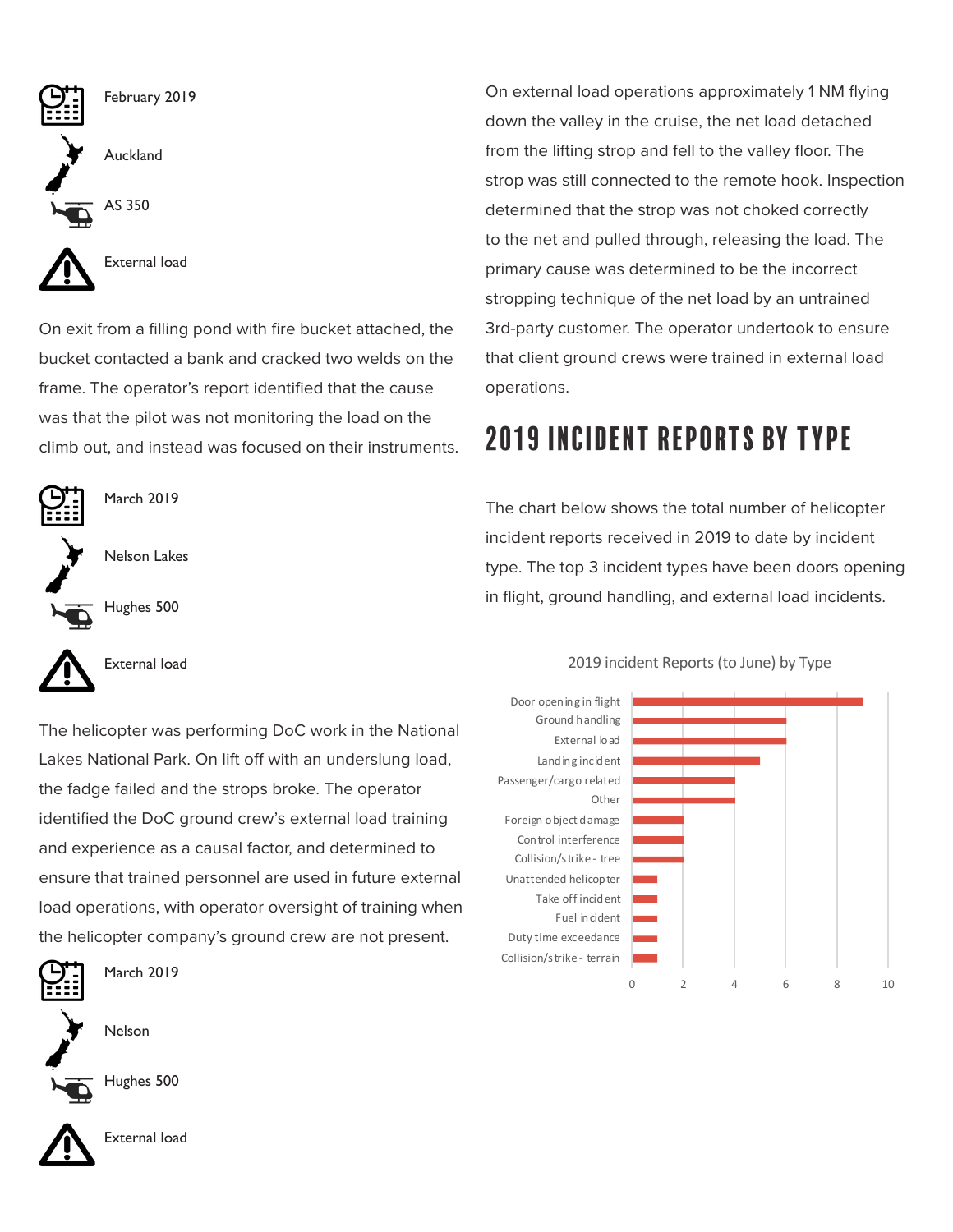# 2019 defect reports

There have been 104 helicopter defect reports received in 2019 to date. Details of some of the reports are provided below.



The pilot and crew noticed a strong fuel smell in flight when the aircraft was in different attitudes, so a precautionary landing was made and the aircraft shut down. Fuel was observed draining overboard from the right hand engine deck drain pipes. The pilot opened the right hand engine cowl and with boost pump selected on fuel was leaking at a very high flow rate from the cracked union. Engineering investigation found that the union from the engine driven fuel pump to the differential fuel pressure switch was cracked. The union was replaced and a functional check carried out of the fuel system with boost pump operating and engine operating. No further leaks were observed.



May 2019

**Southland** 

Hughes 500



During a mustering a operation the fuel cap came out despite being correctly fitted. It remained attached to the aircraft by its safety chain. It was still in the closed position.

The operator suspected that the aircraft cap housing has worn to allow the cap to fall out, as the cap is relatively new. Also there are no indication marks painted on the cap and ac to ensure it is in the correct position. The pilot placed the cap on with the latch facing backwards as normal but it is the first time it was come off.



There was a lifting hook failure as the load came on. The manual release cable was found to be attached with the wrong size clamps, causing pinching of the cable, and cable routing was incorrect. The cable P clamps were replaced with correct size, hook and knuckle removed and inspected and NDT (dye penetrant) carried out on cargo hook parts. The cable was rerouted and installed correctly, and tested satisfactory.



Approximately three miles south of White Island, the pilot felt the helicopter suddenly yaw, and experienced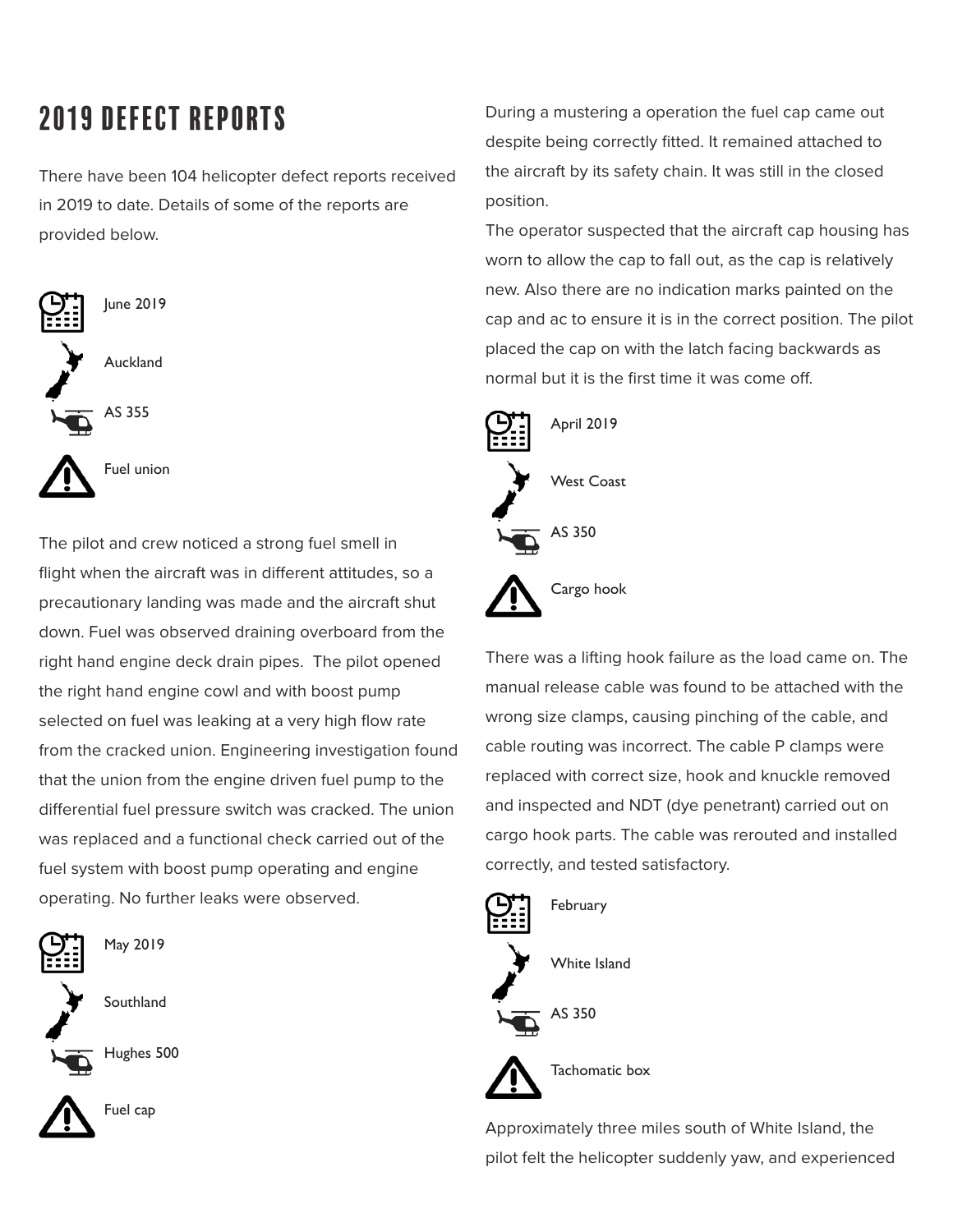a loss of engine power. The pilot lowered the collective, but soon realised that it was a minor power loss. NG was observed to be at 100%. The power available was sufficient to continue to the Island. The cause was determined to be the failure of the tachomatic box. The operator sent a second helicopter to collect the passengers and after discussion with the maintenance provider, the helicopter was ferried to maintenance for repair.



February 2019

West Coast

Hughes 500



Main rotor

A post flight inspection revealed trailing edge delamination extending from the blade tip, inboard for approximately 15 inches. The blade was removed from service and shipped to a repair facility to determine if repair is feasible.



January 2019



Hughes 500



At completion of a 300 hour check the helicopter was released for operational flight check. The aircraft lifted into a hover taxi, as power was applied the rotor and engine rpm dropped and the helicopter landed with the RPM still in the green. A second attempt made with the same result. Subsequent investigation sound

that the fuel control lever was not making its full range of movement due to the end of the attaching bolt of the FCU lever and control rod contacting an oil line at the top of the range of movement. The bolt was then reassembled and a subsequent rigging check found proper movement and ability to reach the lower and maximum stops. Flight check carried out satis.



On landing upon the trolley the pilot heard a crack, followed by sink of the left rear skid. The pilot lifted to being light on the skids, engineer secured the aircraft. The aircraft was placed back on the trolley and shut down. The LH Rear strut is attached to the centre keel by a NAS 6205-16 bolt, a brace assy is attached to the strut by a bolt through a spacer that is inserted through the strut assy. The rear strut had completely ruptured around the brace attachment. Due to the unknown movement of the skid gear on landing all remaining struts and all braces have been removed and sent for NDT. All attachment bolts will be replaced with new on reassembly.



Main rotor bonding lead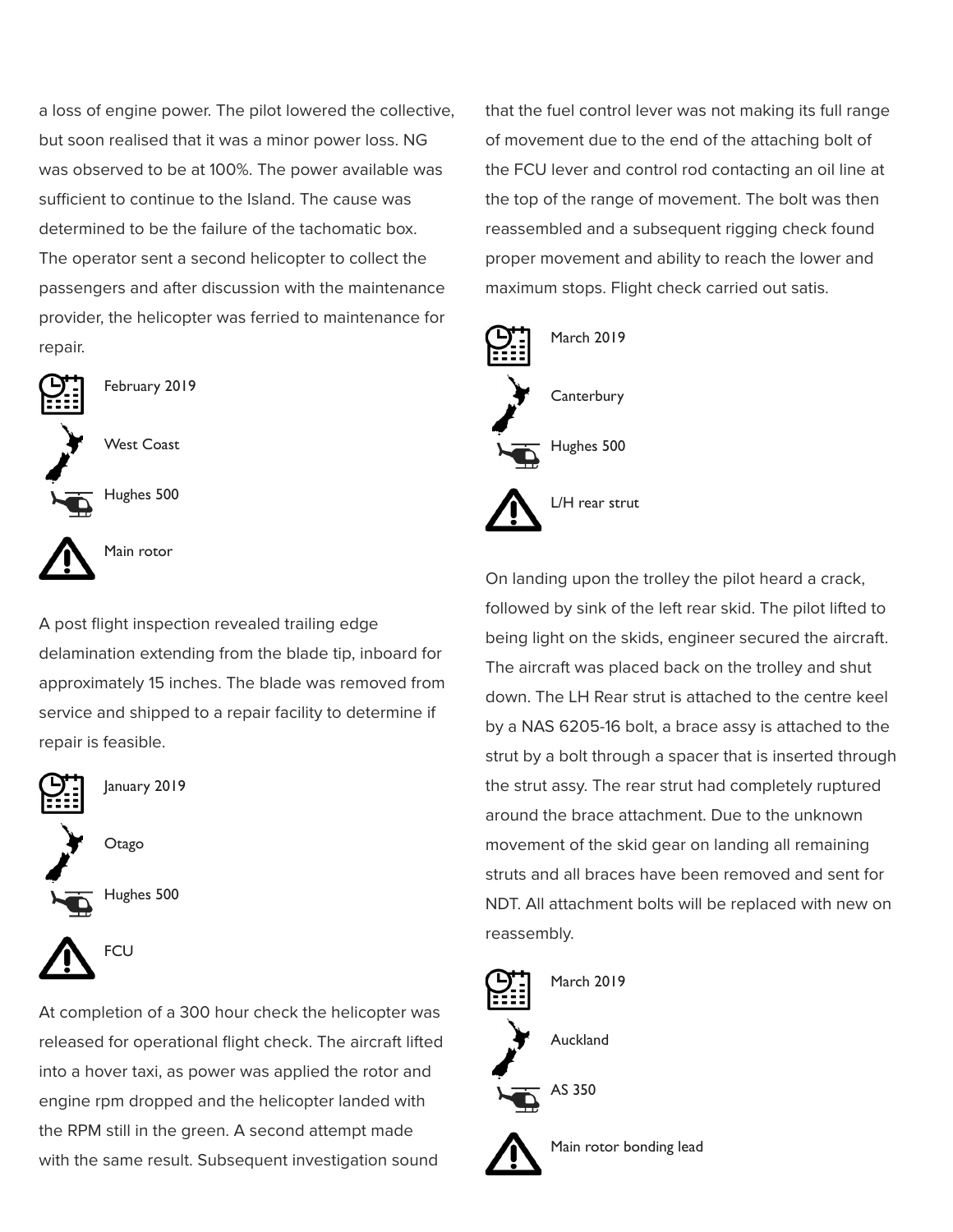During shutdown, the pilot reported a creaking noise from the main rotor. On inspection, one of the droop stirrup nuts had come off and allowed the main rotor bonding lead to come loose. The end of the bonding lead had been caught in the droop stop and damaged the terminal end. A new bonding lead was fitted and all nuts were replaced.



The cargo hook failed as the pilot was carrying out an external load operation with around 780kg of beehives. The helicopter and hook were sent to maintenance for inspection and repair/replacement.



May 2019

Central North Island

AS 355



Anti-vibration absorber

After 1.2 hrs scenic flying, engineers carried out a main rotor re-torque after 8 hours flight time from 150 hour inspection. During the re-torque the anti vibration absorber was found to have loose bolts with two missing causing blade damage.



During inspection of the fuel tanks and fuel boost pump approximately two metres of red insulation tape was found wrapped around the fuel boost pump along with a piece of plastic pipe approximately 150 mm long and 40 mm in diameter lying in the base of the tanks. It is suspected this has come from a fuel can or funnel during refuelling operations in the field. The objects were removed and further inspection carried out to ensure no further contamination.



After take off and during the transit into flight, the pilot recognised that they had had limited power, approximately 60%, and the machine was temping out. The pilot landed and another helicopter was used for the flight. Engine indicating high T4.5 Temperatures, further troubleshooting was carried out, and found the T4.5 Conformation Box with very high resistances when compared to the Engine Module M02 Log Card. A new T4.5 Conformation Box installed.